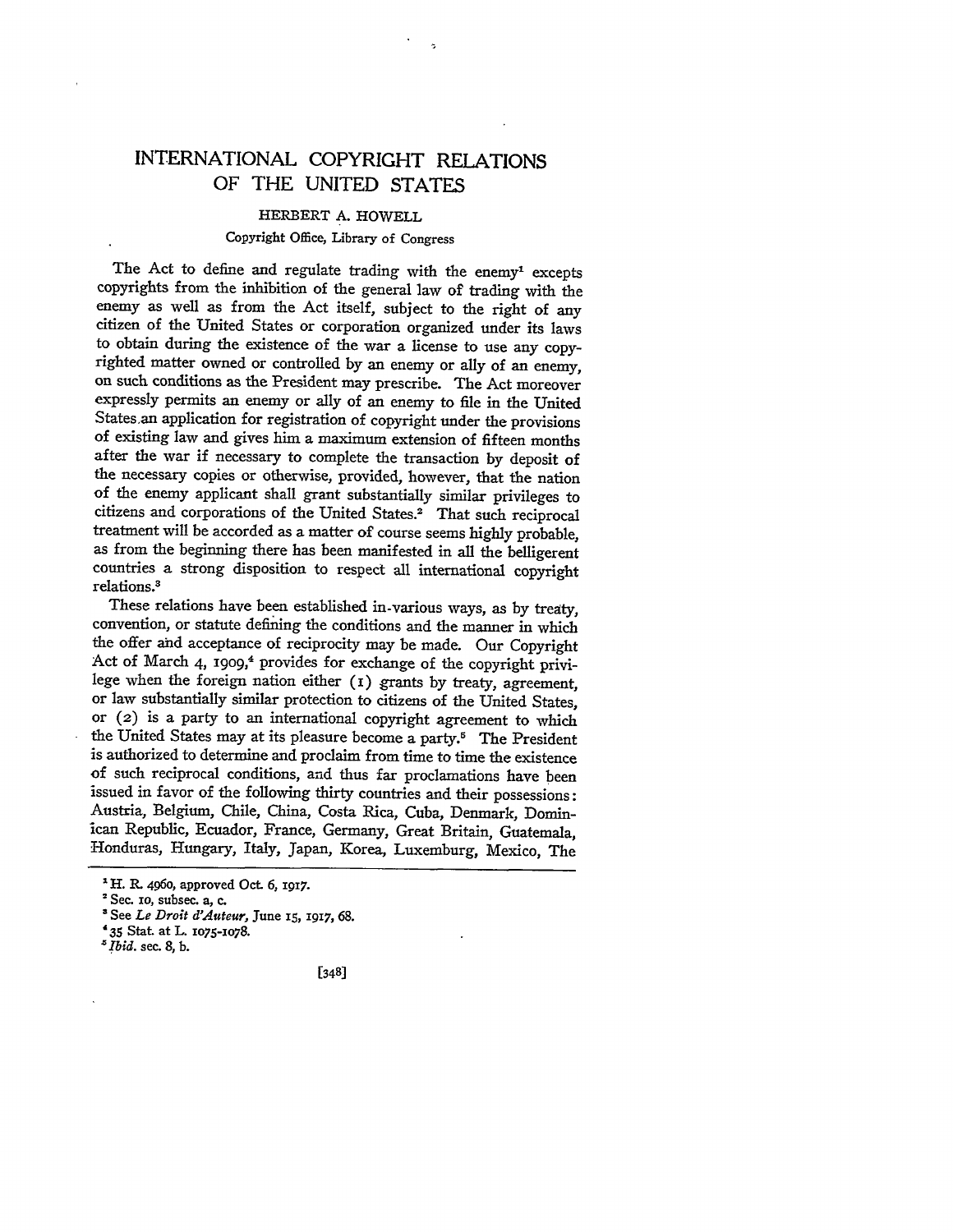Netherlands, Nicaragua, Norway, Panama, Portugal, Salvador, Spain, Sweden, Switzerland and Tunis.

All these countries except the Latin-American Republics come within the first category (Germany, Hungary, China and Japan through treaty, the others through diplomatic negotiation). Protection is obtained upon compliance with the domestic law and regulations in force in the country where it is desired. It is to be noted, however, that the United States has the advantage here, for though not a member of the International Copyright Union established under the Berne Convention, the United States nevertheless enjoys the substantial benefit of it by virtue of these reciprocal agreements with practically all the various countries of the union, and American authors and publishers have merely to comply with the provision whereby through first or simultaneous publication in one country party to the union they automatically obtain copyright in all the others.

Under the new British Copyright Act of 19116 citizens of the United States may, as before, obtain copyright by publishing their works in the United Kingdom (or such other parts of the empire to which the Act extends) first or simultaneously.7 Following diplomatic negotiations an Order in Council was issued (effective since January **I,** 1915) extending protection also to the unpublished literary, dramatic, musical and artistic works of citizens of the United States, "subject to the accomplishment of the conditions and formalities prescribed by the law of the United States." The Order expressly excepts from its operation Australia, Canada, Newfoundland, New Zealand, and the Union of South Africa.

Of these five "self-governing dominions over seas" Canada alone has not adopted the new British Copyright Act. At a special copyright conference in London in i9IO the Canadian delegate, Mr. Sydney Fisher, took the position that Canada was under peculiar circumstances owing to the proximity of the United States and to the fact that the literature of the two countries is similar, and that in consequence it was necessary to be a little more careful in regard to the provisions of copyright in Canada than any other country. He urged that it was not a wise policy for Canada to give copyright privileges where the other side did not give those privileges on equal terms, which the United States did not on account of the so-called "manufacturing clause" requiring typesetting and printing of English books in the United States; and that as regards the International Copyright Union the only acceptable basis for Canada's adhering to it, as long as the United States remained out of the union or did not give equivalent

**<sup>&#</sup>x27;I** & **2** Geo. V, ch. 46.

<sup>&#</sup>x27;The British Act provides that

<sup>&</sup>quot;a work shall be deemed to be published simultaneously in two places if the time between the publication in one such place and the publication in the other place does not exceed *fourteen* days." (Sec. 35, 3.)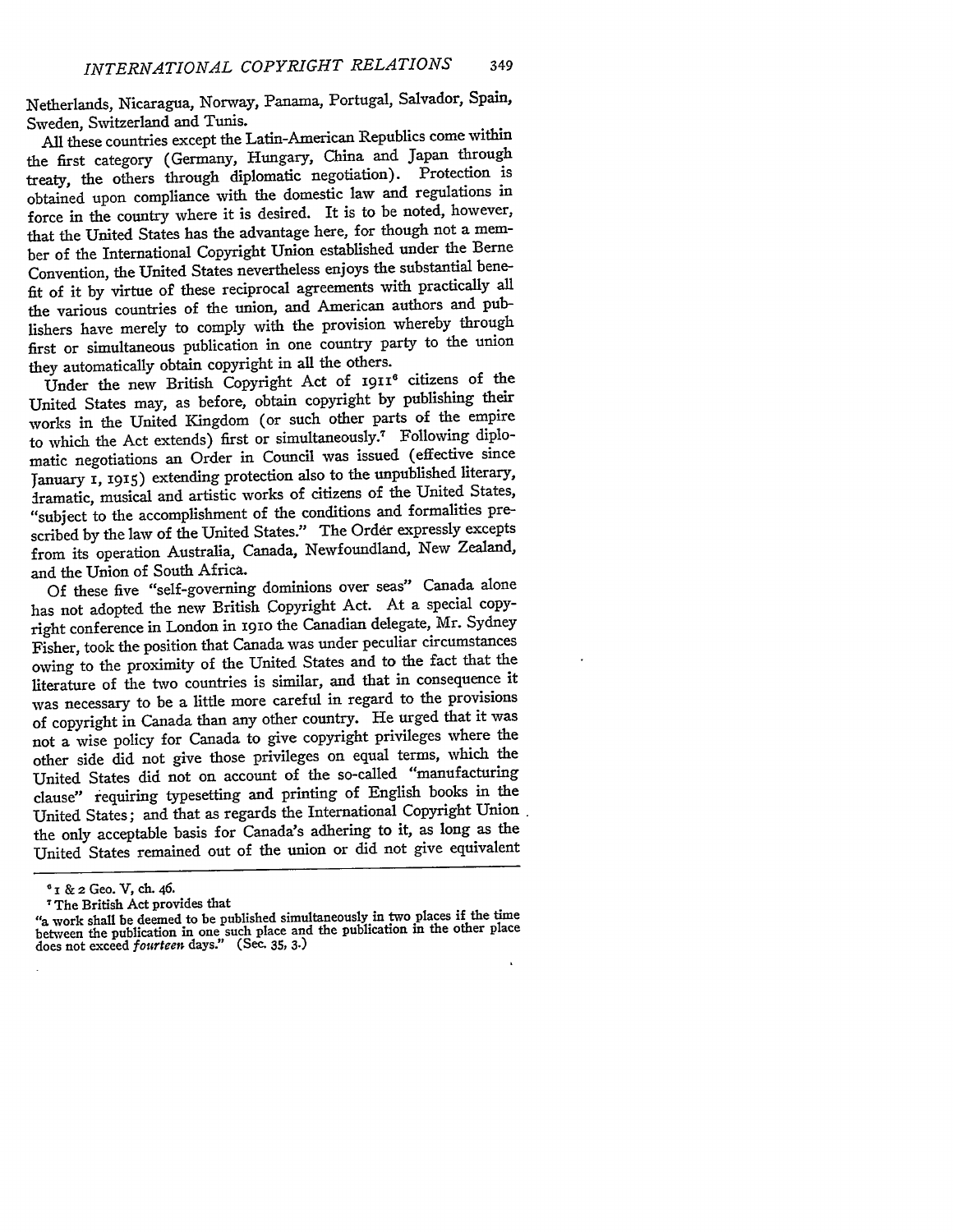privileges, would be with a reservation that the copyright privilege in Canada should only go to the countries of the union with respect to their own citizens or subjects.<sup>8</sup>

No new copyright legislation has yet been enacted in Canada, but the Minister of Agriculture has the whole matter under consideration and a comprehensive measure may be expected presently.9 Meanwhile the Imperial Copyright Act of i842 and the Act of 1886, passed in order to give effect throughout the empire to the Berne Convention, remain in force in Canada as well as the old domestic Act of **1875.** The Canadian authorities have never regarded the international arrangement between the United States and Great Britain as a "copyright treaty" within the meaning of the clause in the Canadian Act which grants the copyright privilege to "the citizens of any country having a *copyright treaty* with the United Kingdom," and therefore American citizens have not been accorded the right to take direct action under that section of the Act but must proceed under another provision and first obtain copyright in the United Kingdom by publishing there first or simultaneously,<sup>10</sup> whereupon they may then take action also under the domestic Act if this privilege should appear to present any additional advantages.

On the other hand, our copyright relations with the Latin-American Republics of Ecuador, Guatemala, Honduras, Nicaragua, Panama, and Santo Domingo come under the second category, being now founded on the Fourth Pan-American Convention signed at Buenos Aires in 1910 and proclaimed by the United States on July 13, 1914.<sup>11</sup> It is understood also that the governments of Bolivia, Brazil, Costa Rica, and Salvador have announced through diplomatic channels their adhesion to it. This convention affords an example of almost pure reciprocity and is the first of the kind in our copyright annals. It provides in Article 3 that:

"The acknowledgment of a copyright obtained in one State, in conformity with its laws, shall produce its effects of full right, in all the other States, without the necessity of complying with any other for- mality, provided always there shall appear in the work a statement that indicates the reservation of the property right."

As the institution and extension of copyright agreements is proverbially difficult and slow compared with legislation on matters which command the popular attention, it would seem that prompt advantage should be taken of the present favorable time to urge the other Latin-

**<sup>&#</sup>x27;H.** C. Debates, Can. Sess. **9o-1,** Vol. IV, **7807,** Vol. V, 8895.

<sup>&#</sup>x27;See remarks of the Premier, H. C. Debates, Can. Sess. **1915,** Vol. I, **203.** "

<sup>&</sup>lt;sup>10</sup> The fourteen days' grace is peculiar to the Act of **1911** and is not operative in Canada; in order to be "simultaneous" the publication must take place on: *the* same *day* under interpretation of the Act of 1842.

**<sup>38</sup>** Stat. at L. pt. **2,** 1785.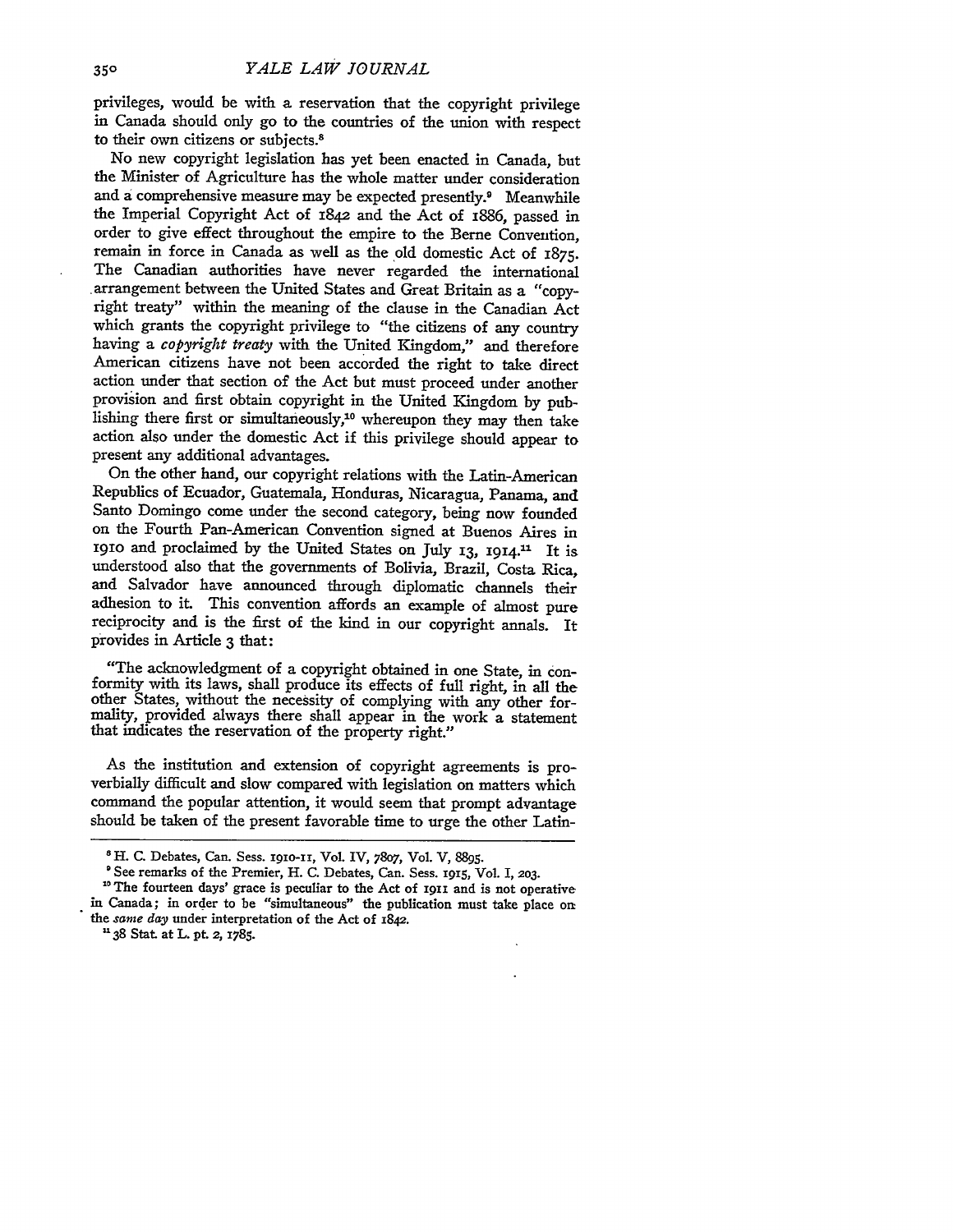American states to ratify and proclaim this convention, and also to take proper steps looking to similar reciprocal protection in the matter of mechanical musical reproduction which presumably would require a special treaty or agreement. The result would be a uniform agreement between some twenty-one American countries to acknowledge and protect the right of literary, musical and artistic property on the sole condition of complying with the copyright law of the country of first publication in America (including on the work itself a notice of copyright reservation).

This is substantially the basis of the copyright union existing between the countries of Europe under the Berne Convention, by the express terms of which any author, though outside the jurisdiction of any one of the union countries, who publishes his work "for the first time" in one of these countries<sup>12</sup> shall enjoy in that country the same rights as native authors, and in the other countries of the union the rights accorded by the convention. Under the revised text of 19o8 these now include also

"the exclusive right to authorize the adaptation of musical works to instruments serving to reproduce them mechanically, and the public performance of the same works by means of these instruments,"

subject, however, to the limitations and conditions to be determined by the domestic legislation of each country in its own case. No protection is extended to the unpublished works of alien authors wherever they may reside at the time of making their works.

As stated above, the United States is in the anomalous position of enjoying the privileges of this union and yet not being a member of it because of unwillingness to meet the necessary conditions, namely, the abolition of the legal and technical formalities of notice, registration, and (in the case of English books) typesetting, printing and binding within the United States. But an important modification of the convention has now been made which may have serious consequences for this country. It will be recalled that the United States Copyright Act of *i909,* while taking a long step forward in renouncing the "manufacturing clause" in favor of works in a foreign language, retained it for works in the English tongue and allowed a maximum of only sixty days' grace for reprinting in the United States. Protection in Great Britain, on the other hand, is given to authors of the United States without their having to observe any formality, it

<sup>&</sup>lt;sup>12</sup> The following eighteen countries and their possessions are reported in *Le Droit d'Auteur* as members of the union on January **1, x917:** Belgium, Denmark, France, Germany, Great Britain, Haiti, Italy, Japan, Liberia, Luxemburg, Monaco, The Netherlands, Norway, Portugal, Spain, Sweden, Switzerland, and Tunis. Thus the three nations of first rank not yet members are the United States, Russia, and Austria-Hungary.